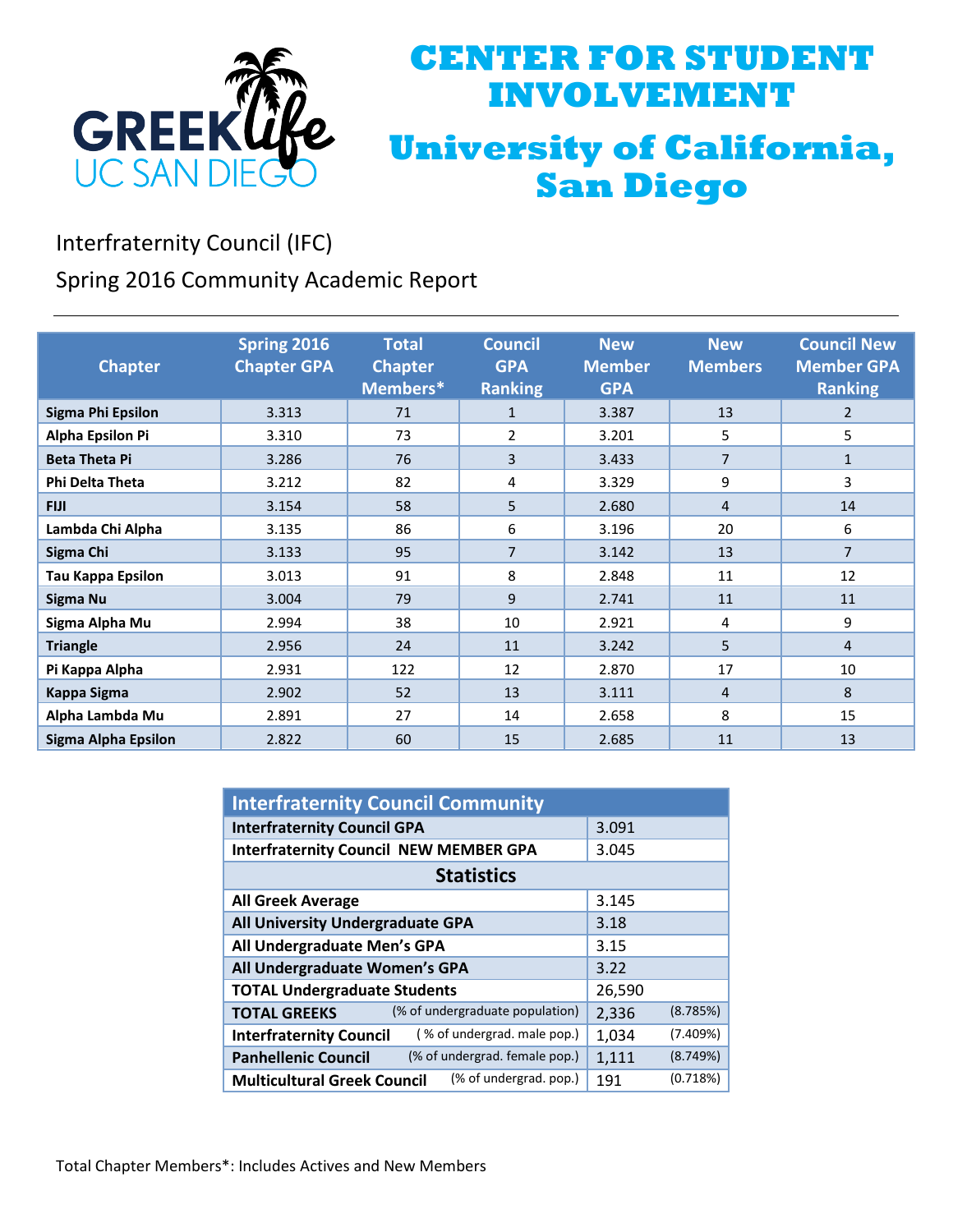

## **CENTER FOR STUDENT INVOLVEMENT University of California, San Diego**

Panhellenic Council (PHC)

Spring 2016 Community Academic Report

| <b>Chapter</b>           | Spring 2016<br><b>Chapter GPA</b> | <b>Total</b><br><b>Chapter</b><br>Members* | <b>Council</b><br><b>GPA</b><br><b>Ranking</b> | <b>New</b><br><b>Member</b><br><b>GPA</b> | <b>New</b><br><b>Members</b> | <b>Council New</b><br><b>Member GPA</b><br><b>Ranking</b> |
|--------------------------|-----------------------------------|--------------------------------------------|------------------------------------------------|-------------------------------------------|------------------------------|-----------------------------------------------------------|
| Kappa Alpha Theta        | 3.350                             | 98                                         | $\mathbf{1}$                                   | <b>NA</b>                                 | $\Omega$                     | <b>NA</b>                                                 |
| Chi Omega                | 3.294                             | 120                                        | 2                                              | 3.310                                     | 5                            | $\mathbf{1}$                                              |
| Delta Delta Delta        | 3.275                             | 100                                        | 3                                              | <b>NA</b>                                 | $\mathbf{0}$                 | <b>NA</b>                                                 |
| Sigma Kappa              | 3.246                             | 88                                         | 4                                              | <b>NA</b>                                 | $\Omega$                     | <b>NA</b>                                                 |
| Pi Beta Phi              | 3.244                             | 99                                         | 5                                              | <b>NA</b>                                 | $\Omega$                     | <b>NA</b>                                                 |
| <b>Alpha Epsilon Phi</b> | 3.232                             | 61                                         | 6                                              | 2.982                                     | 7                            | 3                                                         |
| Kappa Kappa Gamma        | 3.229                             | 110                                        | $\overline{7}$                                 | <b>NA</b>                                 | $\Omega$                     | <b>NA</b>                                                 |
| Alpha Omicron Pi         | 3.230                             | 105                                        | 8                                              | <b>NA</b>                                 | $\Omega$                     | <b>NA</b>                                                 |
| Alpha Chi Omega          | 3.172                             | 96                                         | 9                                              | <b>NA</b>                                 | $\mathbf{0}$                 | <b>NA</b>                                                 |
| Delta Gamma              | 3.153                             | 110                                        | 10                                             | <b>NA</b>                                 | $\Omega$                     | <b>NA</b>                                                 |
| Phi Sigma Rho            | 3.053                             | 58                                         | 11                                             | 3.175                                     | 13                           | $\overline{2}$                                            |
| Alpha Phi                | 3.038                             | 66                                         | 12                                             | <b>NA</b>                                 | 0                            | <b>NA</b>                                                 |

| <b>Panhellenic Council Community</b>                          |                   |  |  |  |
|---------------------------------------------------------------|-------------------|--|--|--|
| <b>Panhellenic Council GPA</b>                                | 3.220             |  |  |  |
| <b>Panhellenic Council NEW MEMBER GPA</b>                     | 3.066             |  |  |  |
| <b>Statistics</b>                                             |                   |  |  |  |
| <b>All Greek Average</b>                                      | 3.145             |  |  |  |
| All University Undergraduate GPA                              | 3.18              |  |  |  |
| All Undergraduate Men's GPA                                   | 3.15              |  |  |  |
| All Undergraduate Women's GPA                                 | 3.22              |  |  |  |
| <b>TOTAL Undergraduate Students</b>                           | 26,590            |  |  |  |
| (% of undergraduate population)<br><b>TOTAL GREEKS</b>        | (8.785%)<br>2,336 |  |  |  |
| (% of undergrad. male pop.)<br><b>Interfraternity Council</b> | (7.409%)<br>1,034 |  |  |  |
| (% of undergrad. female pop.)<br><b>Panhellenic Council</b>   | (8.749%)<br>1,111 |  |  |  |
| (% of undergrad. pop.)<br><b>Multicultural Greek Council</b>  | (0.718%)<br>191   |  |  |  |